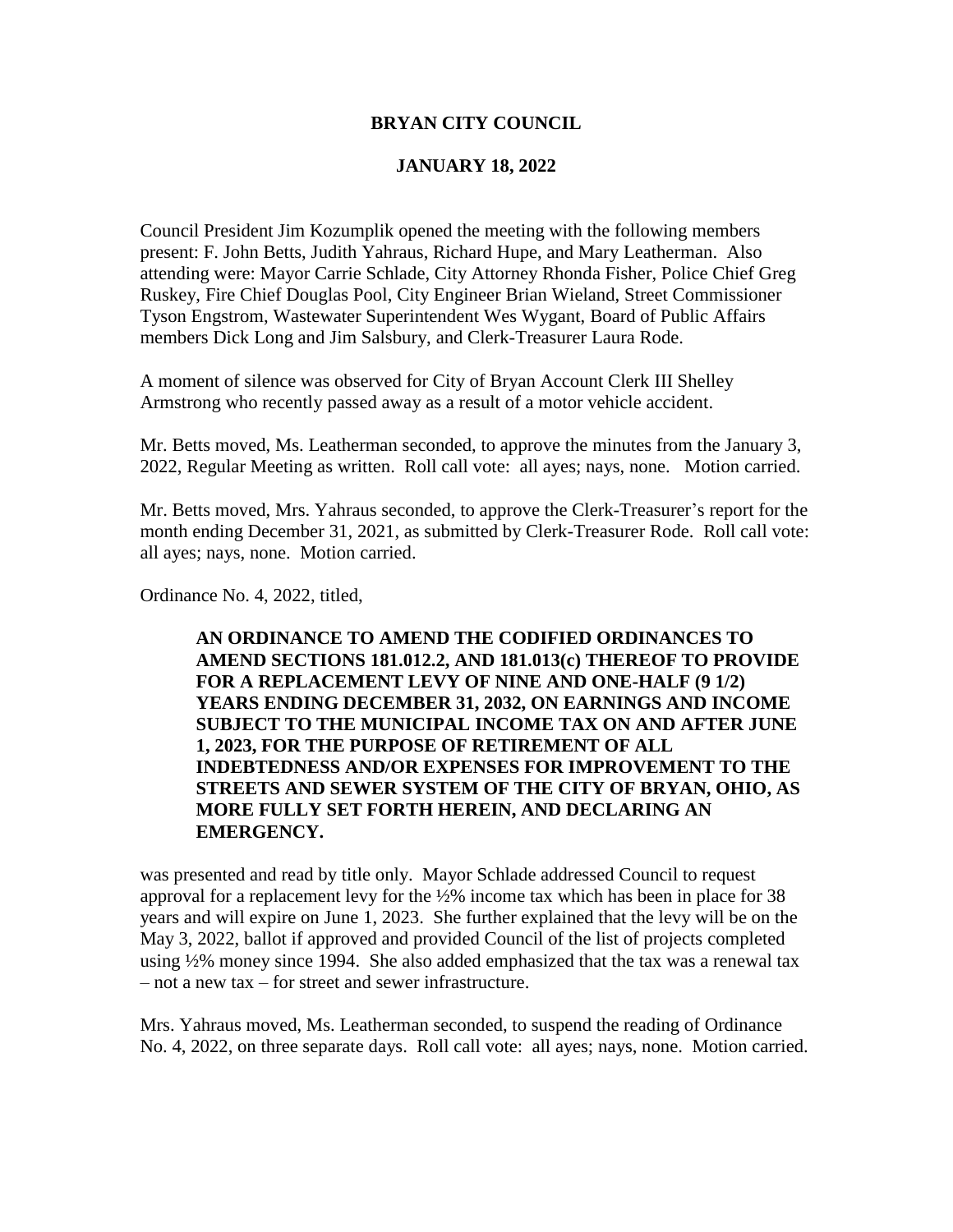Mr. Betts moved, Mr. Hupe seconded, to pass Ordinance No. 4, 2022. Roll call vote: all ayes; nays, none. Motion carried.

Resolution No. 5, 2022, titled,

**A RESOLUTION DECLARING THE NECESSITY OF AN ELECTION ON THE QUESTION, OF THE ENACTMENT OF AN ORDINANCE TO AMEND SECTIONS OF THE CODIFIED ORDINANCES RELATING TO INCOME TAX, TO PROVIDE FOR THE REPLACEMENT OF THE ADDITIONAL ONE-HALF OF ONE PERCENT (0.05%) ON AND AFTER JUNE 1, 2023 FOR NINE AND ONE-HALF (9 1/2) YEARS ENDING DECEMBER 31, 2032 ON EARNINGS AND INCOME SUBJECT TO THE MUNICIPAL INCOME TAX FOR THE PURPOSE OF RETIREMENT OF ALL INDEBTEDNESS AND/OR EXPENSES FOR THE IMPROVEMENTS OF THE CITY STREETS AND THE SEWER SYSTEM FOR THE CITY OF BRYAN, OHIO, AS MORE FULLY SET FORTH HEREIN, AND DECLARING AN EMERGENCY.**

was presented and read by title only. Mayor Schlade added that this resolution pertaining to the ½% income tax levy needs to be approved in order to have the language approved by the Secretary of State allowing the issue on the May 3, 2022, ballot.

Mr. Betts moved, Mr. Hupe seconded, to suspend the reading of Resolution No. 5, 2022, on three separate days. Roll call vote: all ayes; nays, none. Motion carried.

Ms. Leatherman moved, Mrs. Yahraus seconded, to pass Resolution No. 5, 2022. Roll call vote: all ayes; nays, none. Motion carried.

Ordinance No. 5, 2022, titled,

### **AN ORDINANCE TO AUTHORIZE THE BRYAN PARKS DEPARTMENT TO PURCHASE OUTDOOR ALUMINUM BLEACHERS FROM OUTDOOR ALUMINUM, INC., IN THE AMOUNT OF \$86,243.00, PURSUANT TO OHIO REV. CODE 9.48 THROUGH THE TIPS COOPERATIVE PURCHASING PROGRAM, THEREBY WAIVING THE COMPETITIVE BIDDING PROCESS PRESCRIBED BY OHIO REVISED CODE §127.16(B)(1).**

was presented and read by title only. Mayor Schlade requested that Council authorize to purchase softball bleachers through TIPS Cooperative Purchasing Program waiving the competitive bidding process required by Ohio Revised Code §127.16(B)(1).

Ms. Leatherman moved, Mr. Hupe seconded, to suspend the reading of Ordinance No. 5, 2022, on three separate days. Roll call vote: all ayes; nays, none. Motion carried.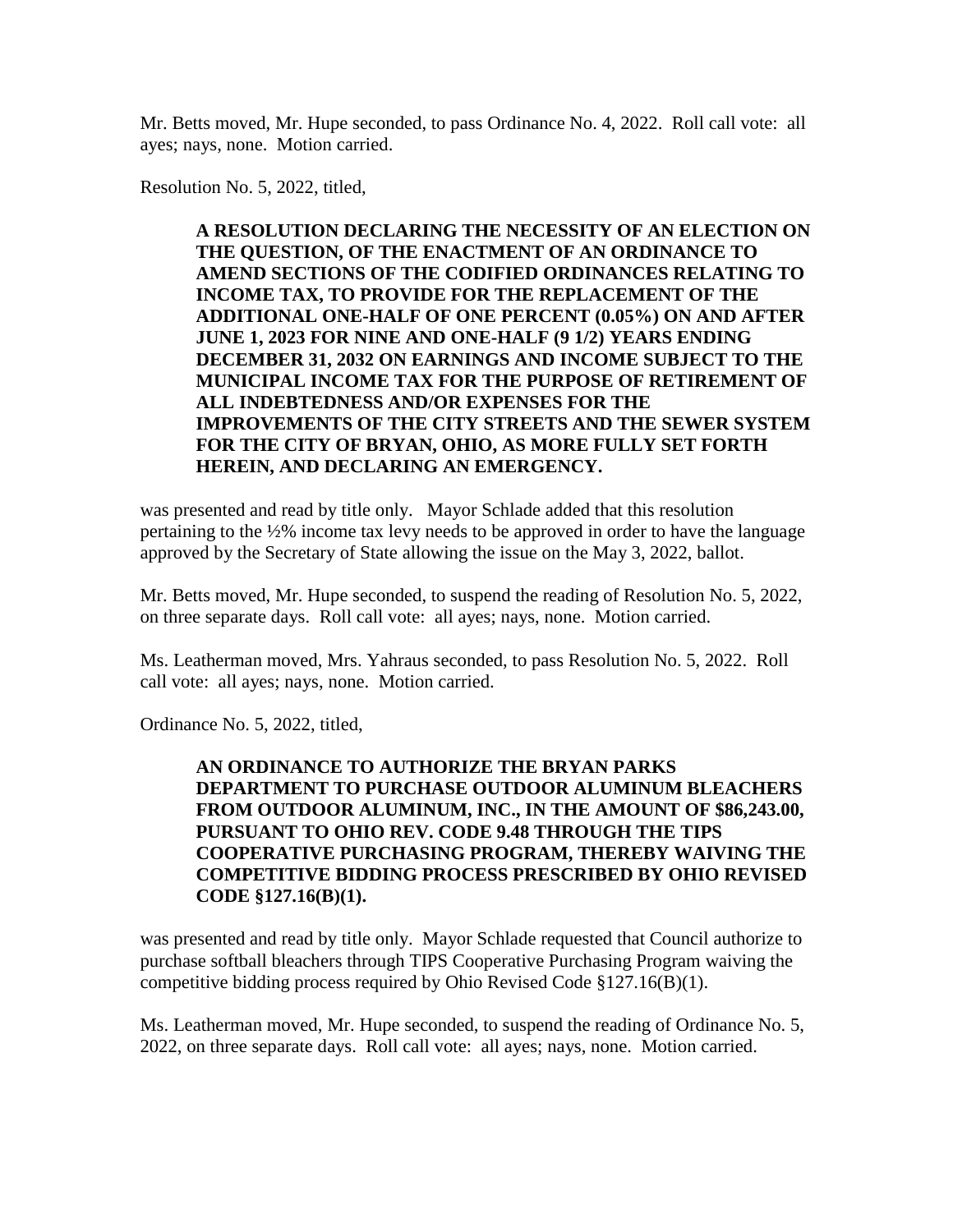Mrs. Yahraus moved, Mr. Betts seconded, to pass Ordinance No. 5, 2022. Roll call vote: all ayes; nays, none. Motion carried.

Ordinance No. 6, 2022, titled,

### **AN ORDINANCE AUTHORIZING AN AGREEMENT WITH ARCADIS U.S. INC. FOR DESIGN ENGINEERING AND FUNDING ADMINISTRATION FOR THE WASTE WATER TREATMENT PLANT DEWATERING PROJECT, IN THE TOTAL AMOUNT OF \$247,500.00.**

was presented and read by title only. Wastewater Superintendent Wygant requested Council's approval for an agreement with Arcadis U.S. Inc. for the design engineering and funding administration for the Wastewater dewatering project in the amount of \$247,500.

Mr. Betts moved, Mrs. Yahraus seconded, to suspend the reading of Ordinance No. 6, 2022, on three separate days. Roll call vote: all ayes; nays, none. Motion carried.

Ms. Leatherman moved, Mr. Hupe seconded, to pass Ordinance No. 6, 2022. Roll call vote: all ayes; nays, none. Motion carried.

Resolution No. 6, 2022, titled,

### **A RESOLUTION AUTHORIZING THE FIRE CHIEF OF THE CITY OF BRYAN TO APPLY FOR GRANTS FOR THE CITY OF BRYAN FIRE DEPARTMENT.**

was presented and read by title only. Fire Chief Pool requested Council's permission to apply for various grants for the City of Bryan Fire Department.

Mr. Hupe moved, Mr. Betts seconded, to suspend the reading of Resolution No. 6, 2022, on three separate days. Roll call vote: all ayes; nays, none. Motion carried.

Mrs. Yahraus moved, Ms. Leatherman seconded, to pass Resolution No. 6, 2022. Roll call vote: all ayes; nays, none. Motion carried.

Ordinance No. 7, 2022, titled,

### **AN ORDINANCE ACCEPTING THE DEDICATION FOR STREET PURPOSES OF 3.575 ACRES OF LAND KNOWN AS JOHNSON DRIVE, WEST BEMENT STREET AND SWANSON DRIVE, EXTENDING SOUTH FROM BRUNICARDI WAY THRU WEST BEMENT STREET TO PAIGE STREET.**

was presented and read by title only. City Engineer Wieland requested Council approve the dedication for street purposes of 3.575 acres of land known as Johnson Drive, West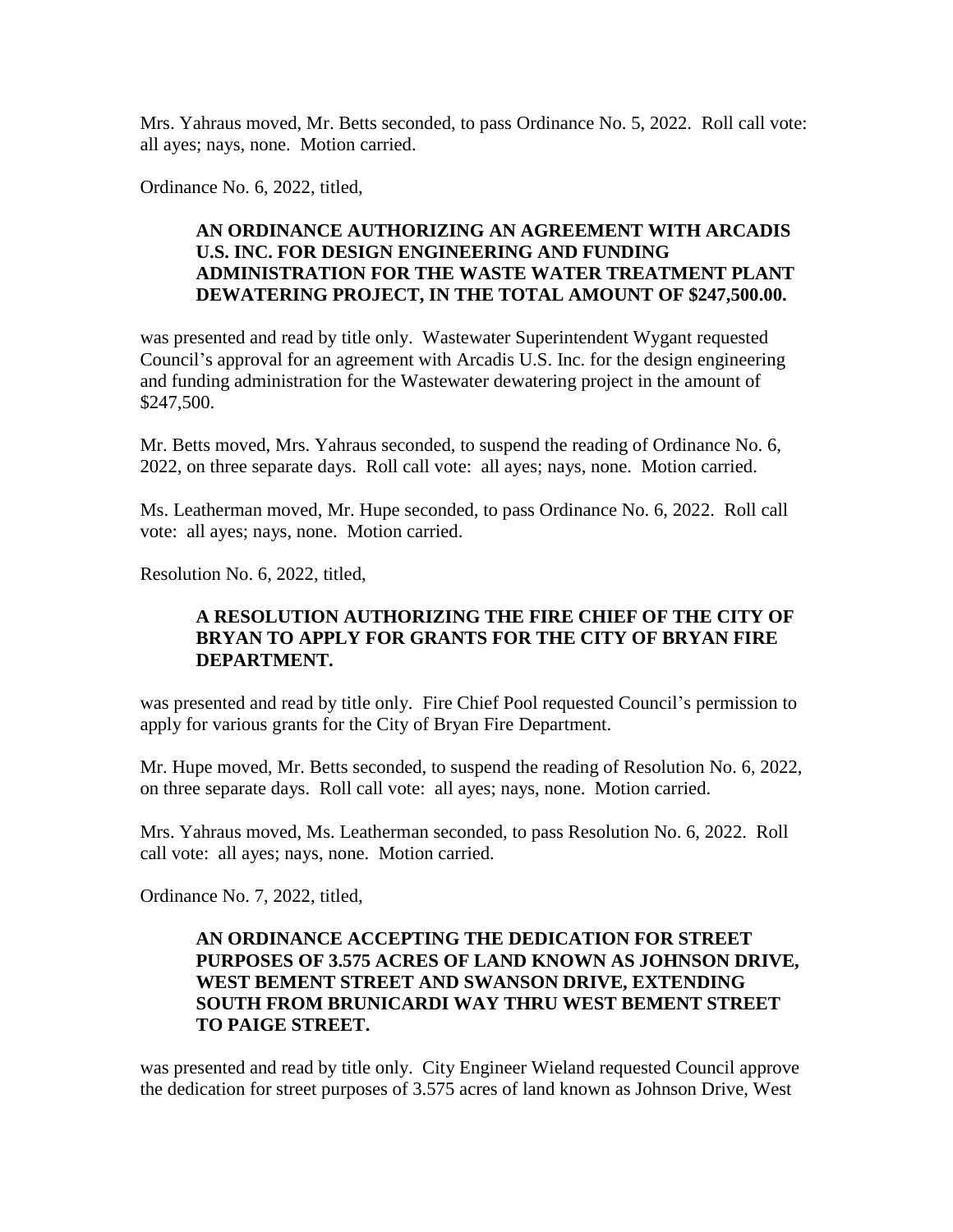Bement Street, and Swanson Drive extending south from Brunicardi Way thru West Bement Street to Paige Street. A map was provided for Council's convenience.

Mr. Hupe moved, Mrs. Yahraus seconded, to suspend the reading of Ordinance No. 7, 2022, on three separate days. Roll call vote: all ayes; nays, none. Motion carried.

Mr. Betts moved, Ms. Leatherman seconded, to pass Ordinance No. 7, 2022. Roll call vote: all ayes; nays, none. Motion carried.

Resolution No. 7, 2022, titled,

## **A RESOLUTION AUTHORIZING THE CLERK-TREASURER TO ADVERTISE FOR "REQUEST FOR QUALIFICATIONS", (RFQ), FROM QUALIFIED FIRMS FOR RIGHT OF WAY ACQUISITION SERVICES FOR THE SAFE ROUTES TO SCHOOL INFRASTRUCTURE IMPROVEMENTS PROJECT, "WIL-SRTS BRYAN CITY SCHLS", PID-113489.**

was presented and read by title only. City Engineer Wieland requested Council's permission to advertise for request for qualifications from qualified firms for the right of way acquisition services for the Safe Routes to School infrastructure improvements project. Further discussion was held.

Mrs. Yahraus moved, Ms. Leatherman seconded, to suspend the reading of Resolution No. 7, 2022, on three separate days. Roll call vote: all ayes; nays, none. Motion carried.

Mr. Betts moved, Mr. Hupe seconded, to pass Resolution No. 7, 2022. Roll call vote: all ayes; nays, none. Motion carried.

Resolution No. 8, 2022, titled,

# **A RESOLUTION SUPPORTING THE CITY OF BRYAN SAFE ROUTES TO SCHOOL PHASE #2 PROJECT**

was presented and read by title only. City Engineer Wieland requested Council's support for the City of Bryan Safe Routes to School Phase #2 project expanding the sidewalk along West South Street from Noble Drive to Main Street. Further discussion was held confirming that this resolution was to support applying for the grant to which City Engineer Wieland said yes.

Mr. Hupe moved, Mr. Betts seconded, to suspend the reading of Resolution No. 8, 2022, on three separate days. Roll call vote: all ayes; nays, none. Motion carried.

Ms. Leatherman moved, Mrs. Yahraus seconded, to pass Resolution No. 8, 2022. Roll call vote: all ayes; nays, none. Motion carried.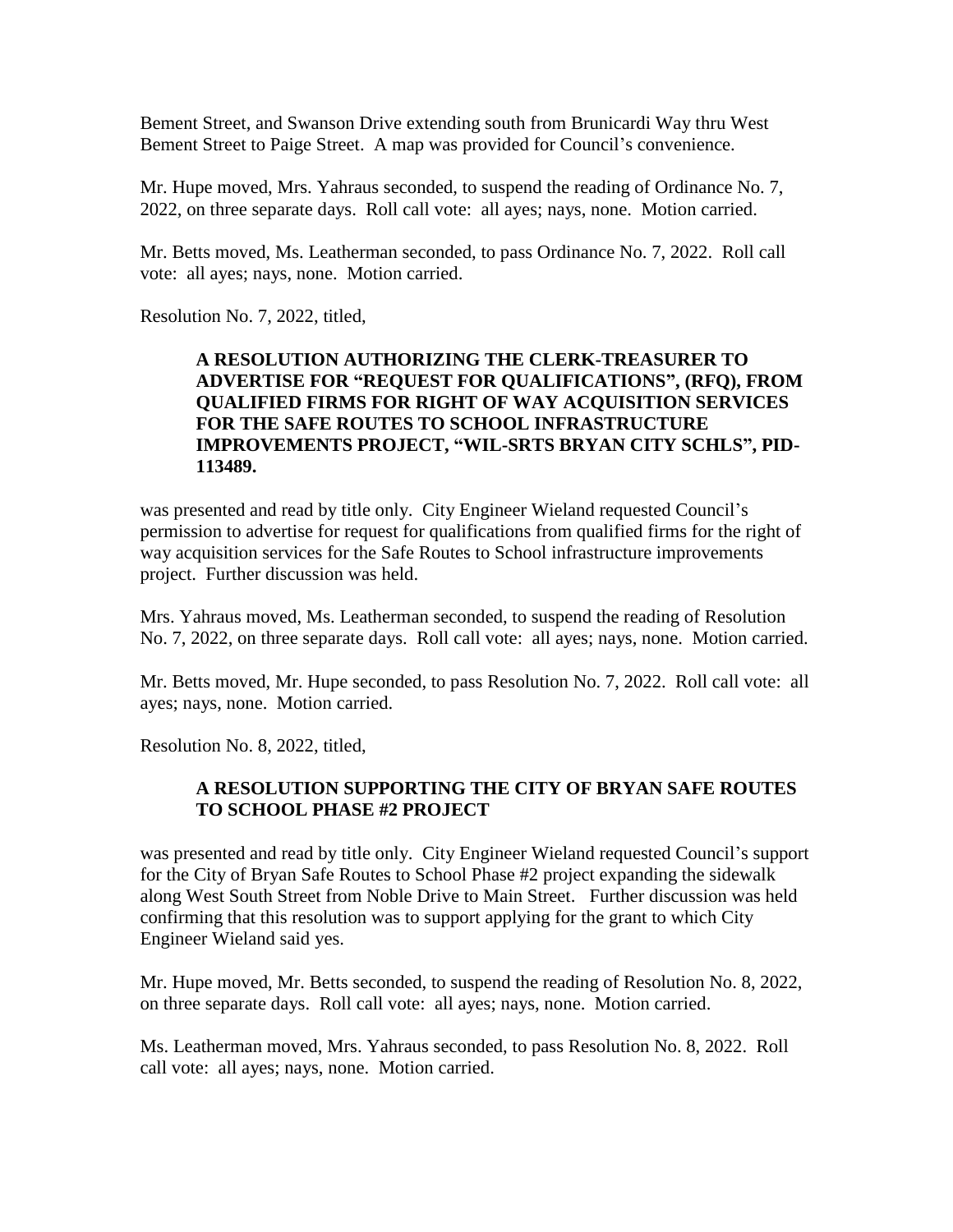Resolution No. 9, 2022, titled,

# **A RESOLUTION AUTHORIZING CARRIE SCHLADE AS DELEGATE AND RICHARD LONG AS ALTERNATE TO REPRESENT THE CITY OF BRYAN AS A MEMBER OF THE BOARD OF DIRECTORS OF THE OHIO MUNICIPAL ELECTRIC ASSOCIATION IN 2022.**

was presented and read by title only. Mayor Schlade asked Council to approve her as the delegate and Richard Long as the alternate to represent the City of Bryan as a member of the Board of Directors of the Ohio Municipal Electric Association for 2022.

Mrs. Yahraus moved, Ms. Leatherman seconded, to suspend the reading of Resolution No. 9, 2022, on three separate days. Roll call vote: all ayes; nays, none. Motion carried.

Mr. Betts moved, Mr. Hupe seconded, to pass Resolution No. 9, 2022. Roll call vote: all ayes; nays, none. Motion carried.

City Engineer Wieland requested Council approve building permit applications for Maynard Rentals located at 122 South Lynn Street, Bryan, Ohio, and for LDHM, LLC located at 200-206 West High Street, Bryan, Ohio.

Mrs. Yahraus moved, Ms. Leatherman seconded, to approve building permit applications for Maynard Rentals located at 122 South Lynn Street, Bryan, Ohio, and for LDHM, LLC located at 200-206 West High Street, Bryan, Ohio. Roll call votes: all ayes; nays, none. Motion carried.

Resolution No. 10, 2022, titled,

# **A RESOLUTION APPROVING THE** *COMMUNITY REINVESTMENT AREA* **TAX EXEMPTION APPLICATION AS SUBMITTED BY MAYNARD RENTALS.**

was presented and read by title only. City Engineer Wieland asked Council to approve the Community Reinvestment Area tax exemption for Maynard Rentals as submitted.

Mr. Betts moved, Ms. Leatherman seconded, to suspend the reading of Resolution No. 10, 2022, on three separate days. Roll call vote: all ayes; nays, none. Motion carried.

Ms. Leatherman moved, Mrs. Yahraus seconded, to pass Resolution No. 10, 2022. Roll call vote: all ayes; nays, none. Motion carried.

Fire Chief Pool requested Council's approval for the following members for the Volunteer Fire Fighters' Dependents Fund Board for the City of Bryan Fire Department for 2022:

Council Member Richard Hupe